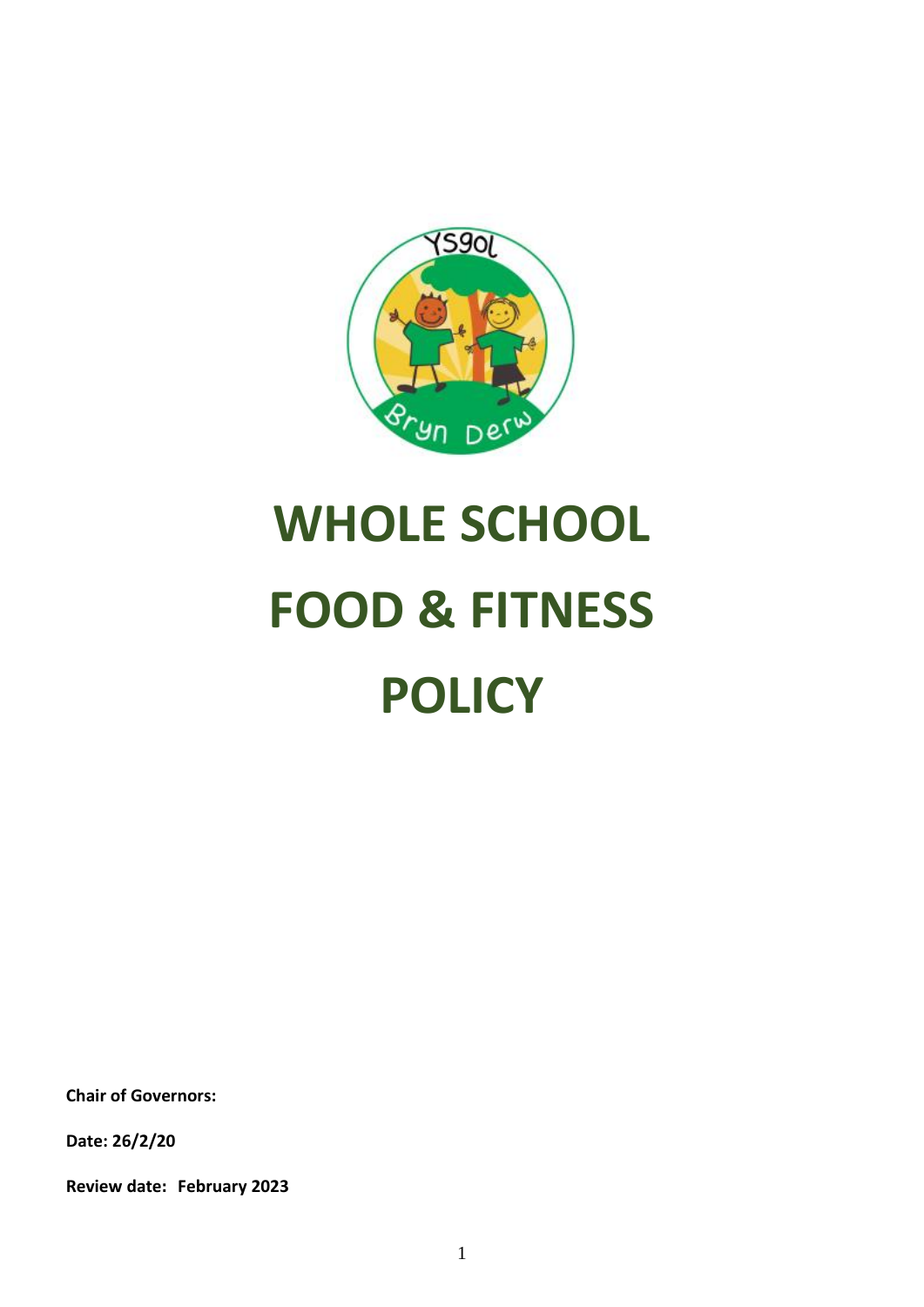# **Whole School Food and Fitness Policy**

#### **Contents**

- Aims
- Objectives of the school's Food and Fitness Policy
- **•** Curriculum
- **•** Environment
- Community
- Roles and responsibilities
- Implementation and monitoring

At Ysgol Bryn Derw we are committed to encouraging our pupils to lead active and healthy lifestyles. We believe that healthy children are best able to take full advantage of the educational opportunities that the school provides. The partnership of home and school is critical in shaping how children and young people behave, particularly where health is concerned.

The Headteacher, staff and Governing Body will ensure that food provided in the school and advice given to pupils promote a healthy and active lifestyle.

We are committed to providing high quality PE lessons and health related exercise and work in partnership with local organisations.

In line with The National Assembly for Wales our school is determined to help secure, maintain and improve the health of our young people by monitoring the quality of school meals and by improving the range and quality of opportunities for physical activity available to pupils.

# **Aims**

- To improve the health of the whole school community by equipping pupils with ways to establish and maintain life-long active lifestyles and healthy eating habits.
- To ensure that food and nutrition and physical activity become integral to the overall value system of the school and a common thread of best practice runs through the curriculum, the school environment and community links.
- To develop a whole school approach to food and fitness through a policy that offers a shared vision, coherence in planning and development, and consistency in the delivery of services, curriculum messages and the supporting environment. It facilitates discussion, encourages wide engagement of stakeholders and establishes belief and ownership in the aims and objectives it aspires to.
- To ensure that we are giving our children the information they need and consistent messages about food, fitness and healthy lifestyles.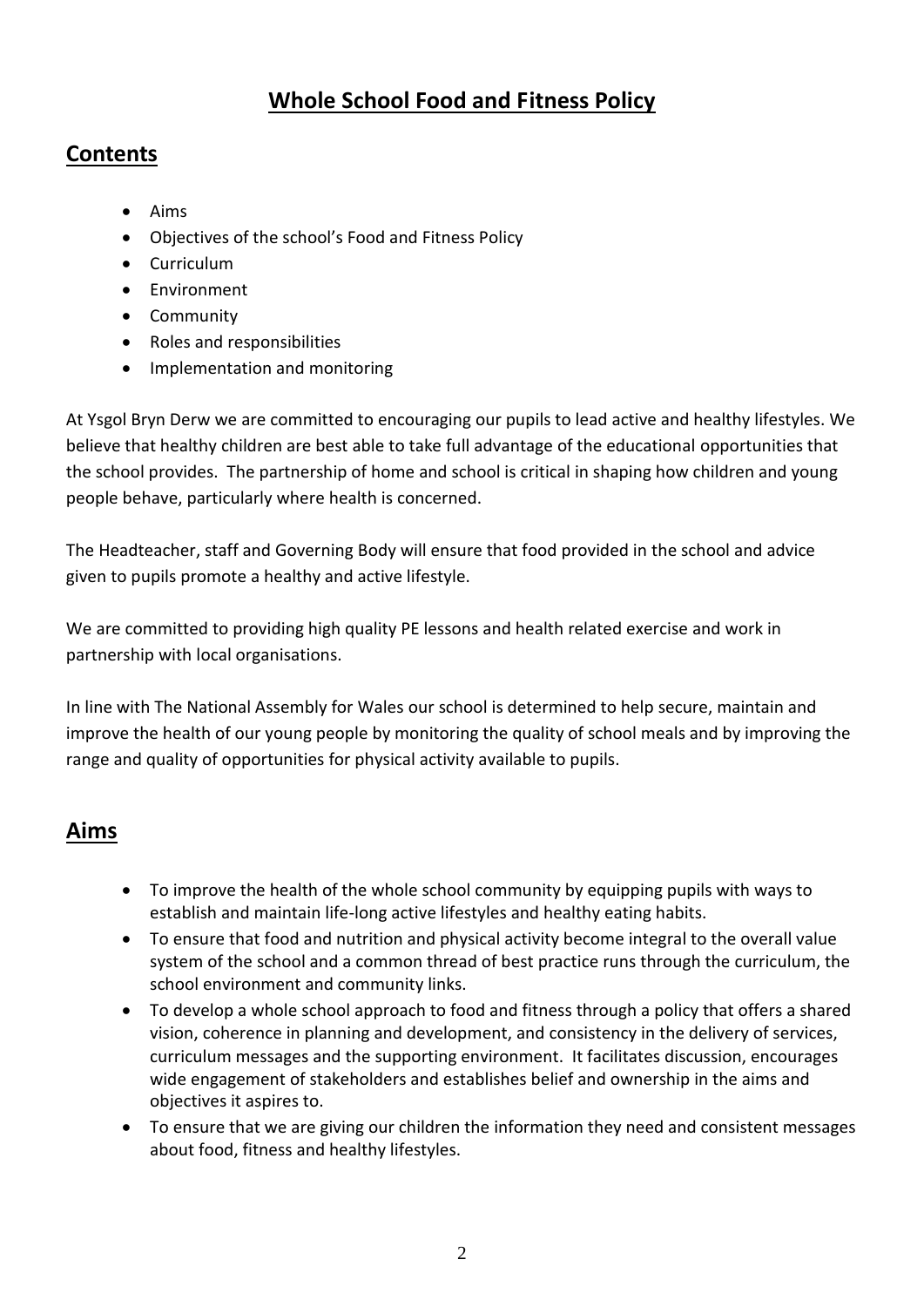# **Objectives of the school's Food and Fitness policy**

#### **ETHOS/A WHOLE SCHOOL APPROACH**

- To recognise the significant impact of the informal curriculum on the personal, social and emotional education of pupils as well as their physical health and well-being.
- To understand and maximise opportunities for personal, social and educational development through a whole school approach to food and fitness activities.
- To promote pupil participation and decision making in all aspects of food and fitness activities.
- To ensure that all activities related to food and fitness provided for pupils throughout the day are consistent with curriculum guidance and Welsh Assembly Government regulations.
- To work in partnership with School Meals Providers to ensure that consistent messages about nutritional standards and healthy lifestyles are given to our pupils.

## **Curriculum**

The school will review the delivery of the curriculum to ensure that it offers pupils:

- An understanding of the relationship between food, physical activity and the short and longterm health benefits.
- The acquisition of basic skills in purchasing, preparing and cooking food and an understanding of basic food hygiene.
- Opportunities to understand and examine the influences of food choices, including the effects of the media through advertising, marketing, labelling and packaging of food.
- Consistent and clear delivery of the key messages for good oral health.
- Opportunities to learn about the growing and farming of food and its impact on the environment both in the classroom and outside in the countryside.
- A well planned programme of study in PE that makes good opportunities for cross-curricular promotion of physical activities and its relationship to diet and nutrition.
- A broad range of extra curricular activities which could include physical activities and practical cooking skills based on the Balance of Good Health.

## **Environment**

The pastoral care and welfare of the pupils will be enhanced by the provision of a range of safe, stimulating sport and recreational activities and a healthy balanced diet. The school will:

- Acknowledge that effective management of pupils is important at all times throughout the school day and so will plan and resource the supervision of pupils accordingly.
- Recognise the importance of the involvement of school meals providers, catering staff and lunchtime supervisors in planning the lunchtime provision, making healthy choices and linking with activities available to pupils.
- Offer a broad range of safe, stimulating indoor and outdoor sports, play and recreational activities.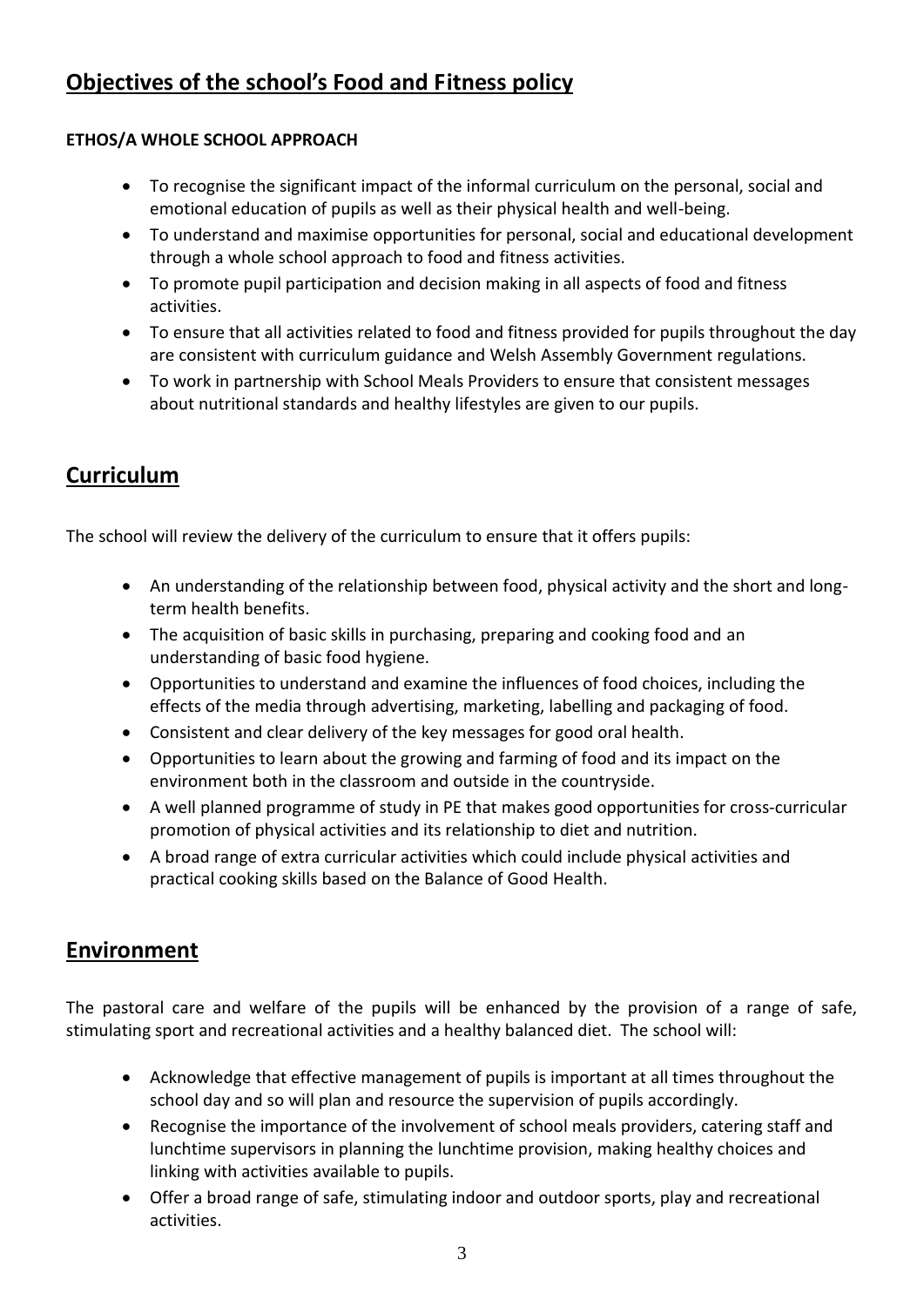The school will take a 'whole school/whole day' approach to the provision of food We will provide in partnership:

- Healthy, nutritious, affordable and attractively presented meals in partnership with NCC catering department and Chartwells.
- Breakfast Clubs, as far as possible, in line with Welsh Government guidance.
- Healthy snacks at break times will be encouraged.
- An enjoyable eating experience in a quality environment.
- Encouragement for parents to provide healthy lunch boxes.
- Fresh water, available to all staff and pupils in classrooms
- Display materials within and around the school that promote the positive relationship between food and physical activity.
- Engagement with pupils where appropriate, in consultation on healthy food and fitness activities through vehicles such as School Councils (e.g. Fruit Tuck, Healthy Lunchbox etc.)
- Procurement and menu planning that recognise the importance of purchasing locally, seasonality, and environmental sustainability in partnership with NCC catering department and Chartwells.

The school will not advertise branded food and drink products on school premises, school equipment or books, and will ensure that any collaboration with business does not require endorsement of brands or specific company products high in fat, sugar or salt.

The school will review and develop a programme of opportunities within food and physical activities to complement and extend those offered in curriculum time. We will aim to provide:

- Safe equipment and facilities available for recreational use and ensure high levels of maintenance.
- Eye-catching displays around public areas of the school promoting opportunities for sport and physical recreation.
- Secure storage for cycles and safety equipment.
- A School Travel Plan including Safe Routes to Schools through liaison with the Local Authority.

#### **Community**

Within its broad purpose of 'education for life', the school will seek to:

- Raise awareness of, and promote, the activities and policy of the school around food and fitness in partnership with key community and health agencies.
- Encourage the provision of healthy food and snacks from home through the curriculum, by giving information parents, and in partnership with key community and health agencies.
- Provide pupils with information about and experience of, the opportunities and resources available in the community relating to food and nutrition, physical activity and sport.
- Promote opportunities for the development of Clubs for e.g. cookery, gardening, fitness etc.
- Develop partnerships with local providers (e.g. sports clubs, leisure centres, agricultural colleges, farms/farm shops, colleges, local businesses).